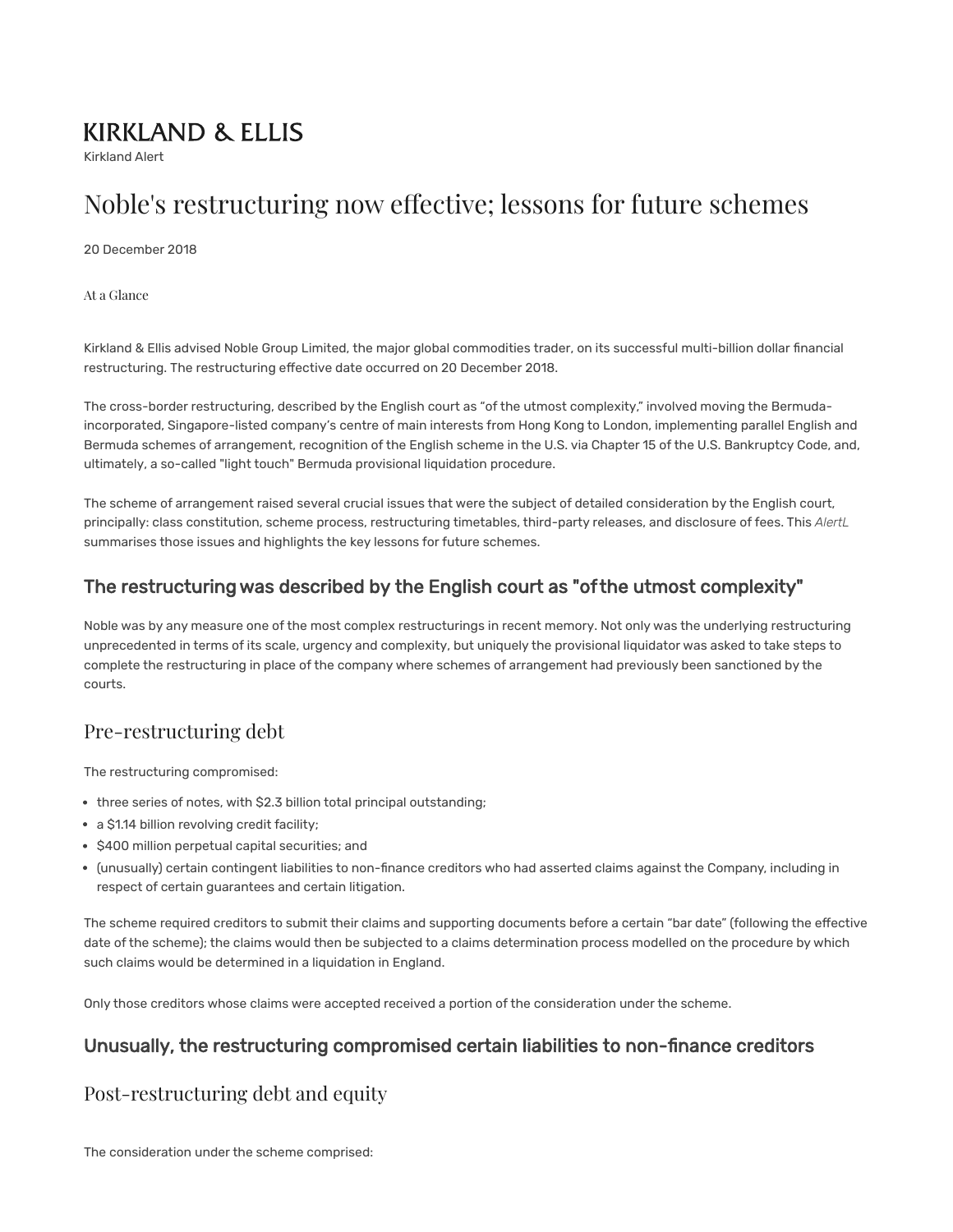- . \$290 million of bonds issued by an intermediate holdco of New Trading Co;
- \$1.28 billion of bonds issued by New Trading Co itself and New Asset Co, which are structurally senior to the bonds issued by the intermediate holdco of New Trading Co, and which were only issued to creditors who elected to "risk participate" by agreeing to guarantee new money debt (in the form of \$700 million of new trade finance and hedging facilities); and
- shares in the Senior Creditor SPV (which owns 70 percent of the new holding company ("New Noble")).

The \$400 million perpetual capital securities were excluded from the schemes, because they were substantially "out of the money" (i.e., below the "value break" in a liquidation analysis). They were instead subject to a separate exchange offer and consent solicitation.

Simplified pre- and post-restructuring structure charts are in Annex 1.

# The English court's comprehensive judgments included comments that will invariably inform the market's approach to future schemes of arrangement

# Delivering the global restructuring

The Company's shareholders approved the transfer of the Company's assets to the New Noble group in August. This obviated the necessity for a pre-packaged administration sale, which was the fall-back option underpinned by the COMI shift.

The English and Bermuda schemes of arrangement were approved by an overwhelming majority of scheme creditors: 99.98 percent by value, and 98.52 percent by number. The English scheme was sanctioned on 12 November; the Bermuda scheme was sanctioned on 14 November. No creditor formally challenged either scheme.

The U.S. Bankruptcy Court for the Southern District of New York granted recognition of the schemes in the U.S., via Chapter 15 of the U.S. Bankruptcy Code, on 15 November.

The process was complicated by the fact that, following sanction of the schemes, the Singaporean authorities decided not to allow the Company to transfer its listing status to New Noble. The Company's board remained of the strong view that the restructuring was in the best interests of all of the Company's stakeholders. Accordingly, the Company sought the appointment of provisional liquidators in Bermuda, to implement the restructuring in accordance with the terms of the schemes. (This included the allocation of 20 percent of the equity in New Noble to the Company's existing shareholders.) The restructuring effective date occurred on 20 December 2018.

## Lessons from Noble

The English court's comprehensive judgments by Mr. Justice Snowden included comments that will invariably inform the market's approach to future schemes of arrangement, especially in the most complex cases.

### 1. Class Constitution

#### Class constitution: the basics

<span id="page-1-0"></span>It is for the company (with its advisers) to determine which creditors to include in a scheme, and whether they need to be separated into different classes for the purpose of voting on the proposed scheme. Only creditors whose rights against the company are "not so dissimilar as to make it impossible for them to consult together with a view to their common interest"<sup>[1](#page-5-0)</sup> may vote in the same class. The focus is on a comparison of the existing rights of creditors to be altered/extinguished by the scheme, and the new rights to which creditors will become entitled under the scheme.

The statutory majorities required to approve the scheme (at least 75 percent by value, and a majority in number, of those creditors who vote) must be achieved for each class before the company seeks the court's sanction for the scheme. The modern trend is to resist any tendency to increase the number of classes, for fear that fragmenting creditors into multiple classes gives each class an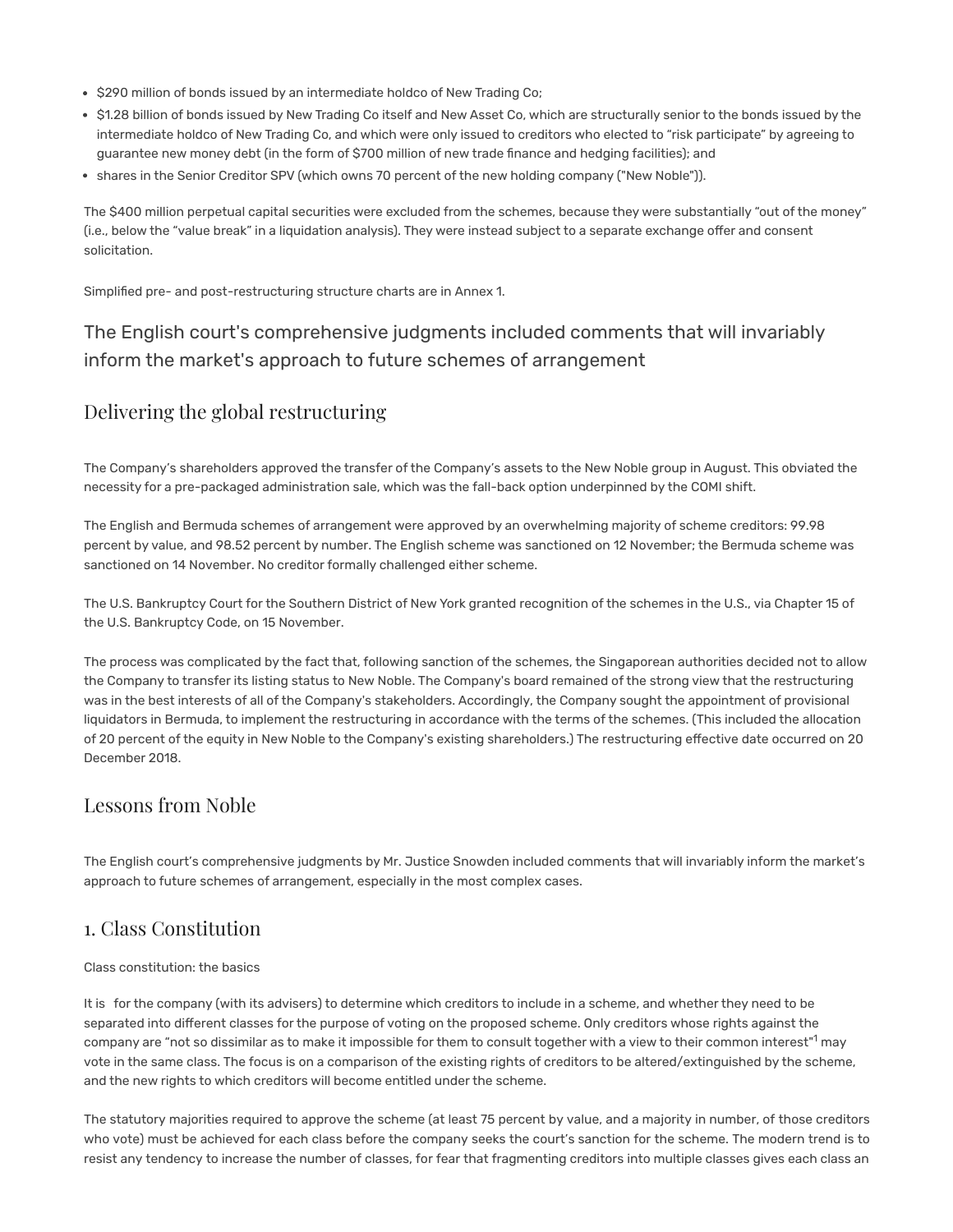(unwarranted) power to veto the scheme.

The court will consider any private interests or motivations creditors may have when it considers whether to sanction the scheme.

In *Noble*, the judge carefully considered appropriate constitution of the creditor classes. Although the court would consider the private interests and motivations of creditors when considering whether to give effect to the majority vote at the sanction stage, the individual interests of creditors that are not shared by other members of the class were not to be taken into account at the convening stage. Not every difference between the rights or treatment of different groups of creditors would necessarily lead to a need for separate classes. The safeguard against minority oppression was that the court was not bound by the decision of the class meeting(s), but retained a discretion to refuse to sanction the scheme.

<span id="page-2-0"></span>The court approved Noble's proposed class constitution, which involved separating creditors into two classes. $^2$  The analysis was particularly complex given the issues in Noble's case (see Annex 2).

## 2. Scheme process: nature of the convening hearing

#### Scheme process: the basics

A scheme of arrangement process involves two court hearings. The first hearing is known as the convening hearing, at which the company seeks a court order to convene meetings of its creditors (and/or shareholders). The second hearing is known as the sanction hearing, which follows approval of the scheme by the requisite majorities of creditors (and/or shareholders) and at which the company seeks the court's sanction for the scheme. The court's sanctioning of the scheme is discretionary.

<span id="page-2-1"></span>The function of the court at the first (convening) hearing is "emphatically not" to consider the merits or fairness of the proposed scheme.<sup>3</sup>The primary function of the convening stage is to consider the question of the proper formulation of classes for the scheme meeting(s). It is no t, however, limited to that issue: other jurisdictional or quasi-jurisdictional issues may be raised.

<span id="page-2-2"></span>The court in *Noble* drew back from determining jurisdictional issues at the convening stage, cautioning against the convening hearing becoming the primary focus of the scheme process (rather than the sanction hearing). The implication is that, in future schemes, the court will consider the sanction hearing to be the more appropriate time to determine jurisdictional issues.<sup>[4](#page-5-3)</sup>

The court held that all it could legitimately do at the convening stage was to indicate whether it was obvious that it had no jurisdiction to sanction the scheme. Here, the court was satisfied that no such "roadblock" existed.

At the sanction hearing, the court undertook a more detailed analysis of jurisdictional issues. It was satisfied that the Company had a "sufficient connection" with England to justify exercise of the scheme jurisdiction, that the scheme was likely to be recognised and have a substantial effect in other significant jurisdictions, and that it was appropriate in the international context to exercise the court's discretion to sanction the scheme.

### 3. Restructuring timetable

#### Timing: the basics

The procedure and processes to be followed in a scheme of arrangement are laid out in a practice statement issued by the High Court in 2002 (the "Practice Statement"). The Chancery Guide also requires certain documentation to be lodged with the court in advance of hearings.

Flexibility and the ability to move swiftly when a genuine need arises is a particularly attractive and useful feature of the process for schemes of arrangement, as the court noted in *Noble*.

The timing of Noble's restructuring, including the English scheme, was driven by the need to comply with conditions set by Singapore's Securities Industry Council and the commercial needs of the business.<sup>[5](https://kirkland.admin.onenorth.com/publications/kirkland-alert/2018/12/EditorPage.aspx?da=core&id=%7BE25E280C-3C97-444A-AC34-D8E19228B4A6%7D&ed=FIELD841867851&vs&la=en&fld=%7B0C683B54-93B0-4ECA-8ED8-7F63D7875625%7D&so&di=0&hdl=H841867916&mo&pe=0&fbd=1#fn5)</sup>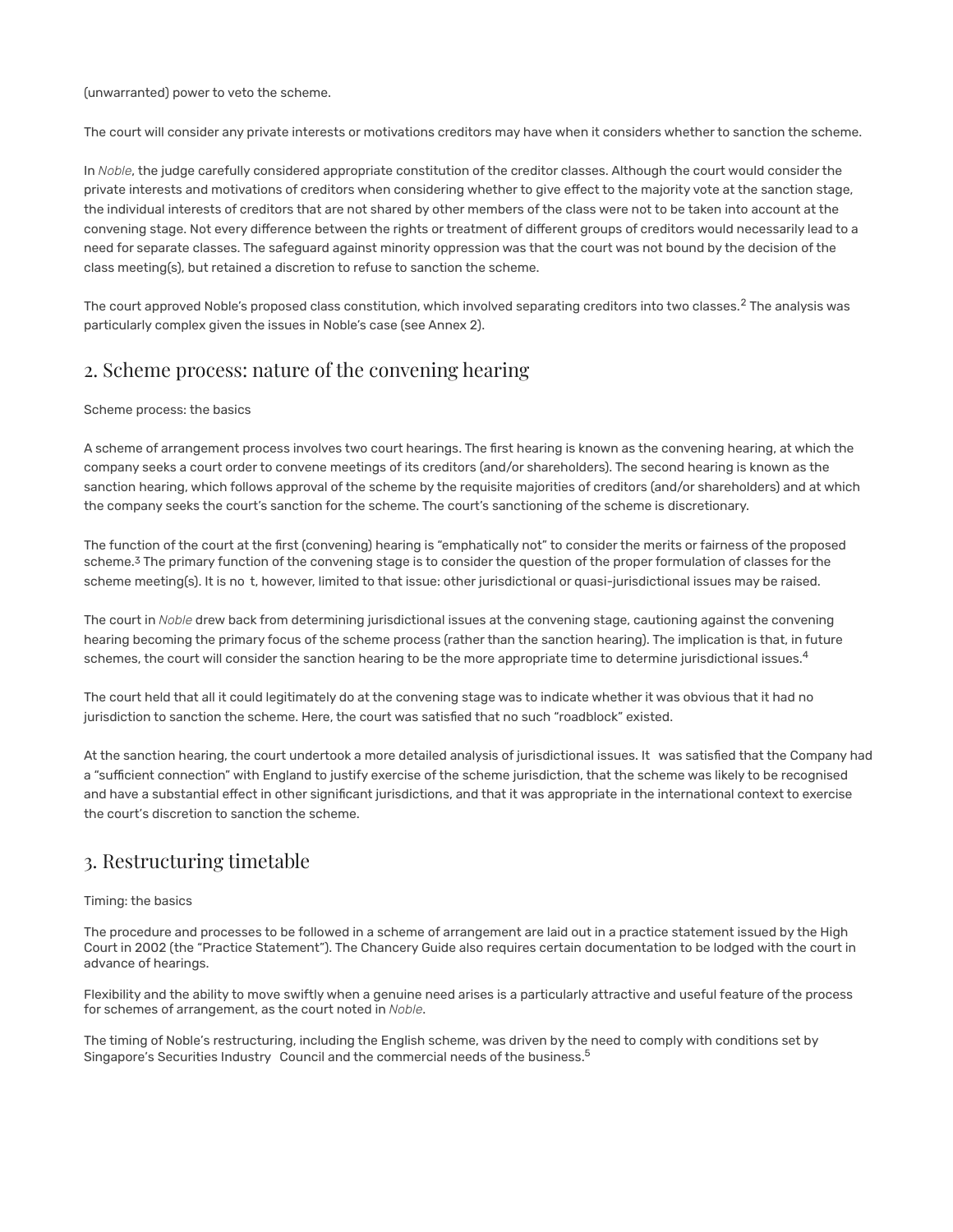Noble complied with the requirements of the Practice Statement. The court held the Company had given adequate notice to the creditors. It recognised that, although the scheme and the associated restructuring was of the "utmost complexity," the Company had made regular announcements throughout 2018 explaining the progress of the restructuring. The court found that the practice statement letter was "as clear a document as the complexity of the matter permit[ted]."

Nonetheless, the court's judgment in *Noble* will necessitate even closer management of scheme — and overall restructuring timetables in the future, especially in complex cases with lengthy documentation. Advisers will need to inform the Court Listing Office well in advance, so that a suitable judge can be assigned and given a realistic amount of pre-reading time in their schedule. The court cautioned that the timetable for further steps in a restructuring should no longer presume that the court will give its decision immediately; as we know from earlier cases, the court's role is not that of a "rubber-stamp."

This will effectively mean wrapping up commercial negotiations at an earlier stage, to allow sufficient "runway" for the court process. Otherwise, there is a risk that the court may adjourn the hearing(s) until adequate time can be found — which, of course, may imperil the overall restructuring.

# 4. Third-party releases

The schemes included a release of scheme creditors' claims against certain third parties. The English court commented that its jurisdiction to release claims against third parties within a scheme was not limited to guarantees and claims closely connected to scheme creditors.<sup>6</sup> It acknowledged that "such clauses can be justified by a need not to undermine the terms of the scheme itself and have become a regular feature of schemes."

Issues might, however, arise where a scheme creditor has a more tangential claim against a third party.<sup>7</sup>

### 5. Fees

The payment of fees to creditors is subject to particular scrutiny in schemes of arrangement, for the purposes of appropriate class constitution, fairness and adequate disclosure.

In *Noble*, the court called for additional disclosure regarding:

- the fees payable in respect of the scheme and the broader restructuring;
- the circumstances leading to the payment of such fees;
- the identity of the ad hoc group of creditors and other recipients of scheme/restructuring fees; and
- what, cumulatively, any particular creditor(s) stood to get out of the scheme or the wider restructuring that was different from that available to the general body of creditors.

This information will need to be included in the Company's "Explanatory Statement," which is issued to all scheme creditors.

The court will pay particular regard to:

- the totality of fees paid/payable (rather than each category of fees separately);
- the size of the fee(s) when compared to the predicted returns offered to all creditors under the scheme and the returns that creditors are predicted to make in a liquidation;
- evidence as to whether the fee includes an "element of bounty" or is in line with market rates; and
- evidence from creditors who do not stand to receive the additional payments.

Annex 1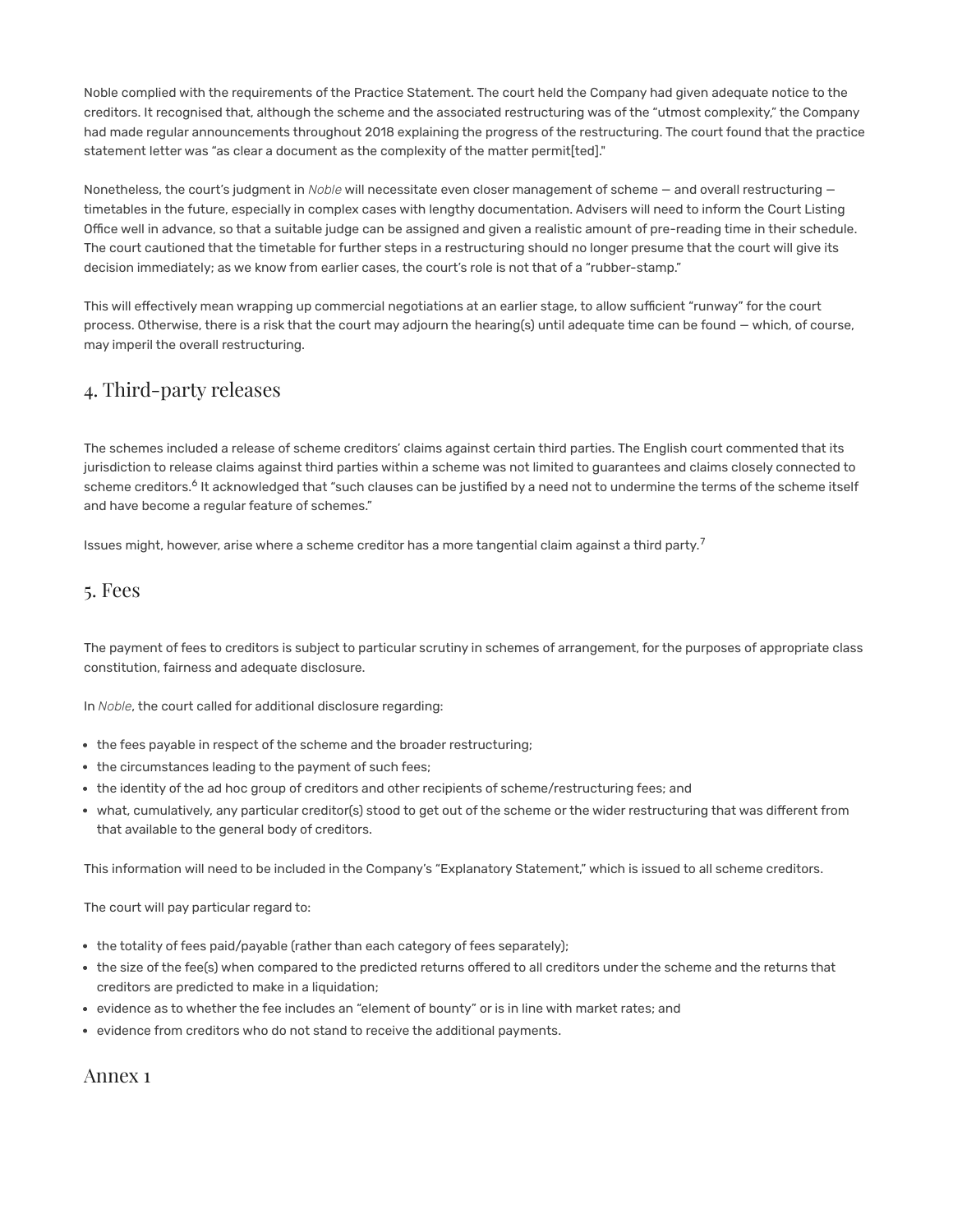#### Simplified Structure Charts

PRE-RESTRUCTURING



#### POST-RESTRUCTURING



#### Annex 2

#### Class constitution issues

| <b>ISSUE</b>            | <b>DETAIL</b>                                                                        | <b>DECISION</b> |  |
|-------------------------|--------------------------------------------------------------------------------------|-----------------|--|
| Bar date, determination | Whilst in principle the procedure applies to all scheme Noble's submissions accepted |                 |  |
| and adiudication        | claims, in practice the claims of the finance creditors                              |                 |  |
| procedure               | are unlikely to be subject to any dispute – whereas                                  |                 |  |
|                         |                                                                                      |                 |  |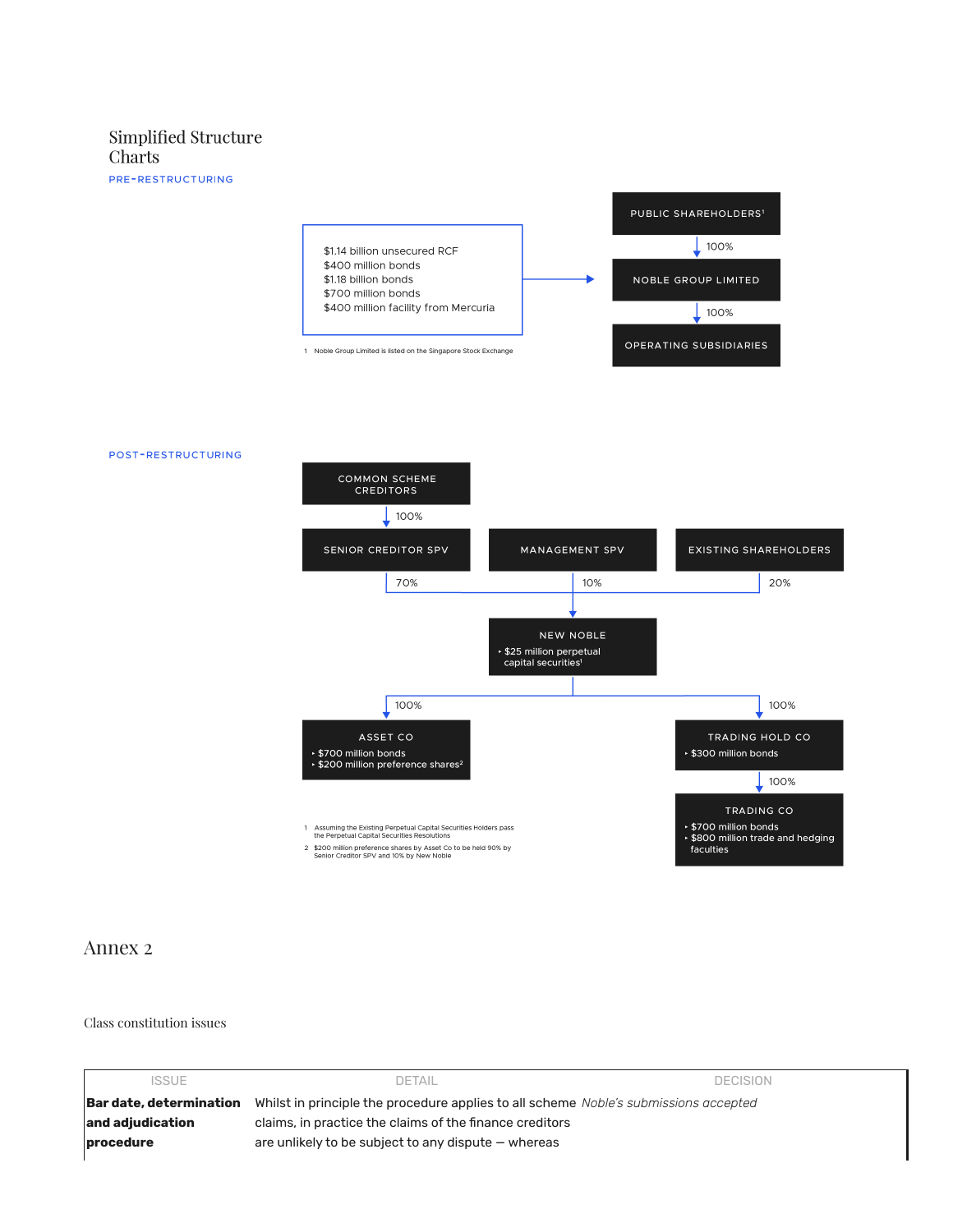|                | the claims of other scheme creditors are strongly<br>contested by the Company. This could lead to greater having different rights against the Company. Any<br>uncertainty of outcome for non-finance creditors.        | The procedure did not involve different creditors<br>differences in the way in which the process affects<br>certain creditors were matters that could be raised as<br>a matter of fairness at the sanction hearing. At the<br>sanction hearing, no creditor raised such issues; the<br>court commented that it had no doubt that the<br>adjudication process was both consistent with<br>established legal principles, and fair.                                                                                                                                                                                                                                                                                                                                                                                                                                                                                                                                                           |
|----------------|------------------------------------------------------------------------------------------------------------------------------------------------------------------------------------------------------------------------|--------------------------------------------------------------------------------------------------------------------------------------------------------------------------------------------------------------------------------------------------------------------------------------------------------------------------------------------------------------------------------------------------------------------------------------------------------------------------------------------------------------------------------------------------------------------------------------------------------------------------------------------------------------------------------------------------------------------------------------------------------------------------------------------------------------------------------------------------------------------------------------------------------------------------------------------------------------------------------------------|
| New money debt | Whereas finance creditors are accustomed to<br>providing financial accommodation as part of their                                                                                                                      | Noble's submissions accepted                                                                                                                                                                                                                                                                                                                                                                                                                                                                                                                                                                                                                                                                                                                                                                                                                                                                                                                                                               |
|                | core business, for other scheme creditors this was<br>not part of their core business - and therefore they<br>might not be in a position, or would not wish, to elect<br>to "risk participate" by advancing new money. | All scheme creditors were offered the opportunity to<br>"risk participate" in the new money debt (in return for<br>their post-restructuring debt receiving a higher<br>priority); there was therefore no difference between<br>their rights which would necessitate placing the<br>other scheme creditors into a separate class from the<br>finance creditors. The reasons why some scheme<br>creditors might be reluctant or unable to elect to risk<br>participate ultimately relates to their individual<br>circumstances and commercial interests - which are<br>not relevant for class constitution purposes.<br>However, all creditors must be afforded sufficient<br>time to assess the merits of risk participation and find<br>the money to do so. The Company extended the<br>timetable accordingly. The court noted that the<br>Company had gone to considerable lengths to ensure<br>that all scheme creditors who wished to risk<br>participate had the opportunity to do so. |
| <b>Fees</b>    | A variety of fees were payable in respect of the                                                                                                                                                                       | Noble's submissions accepted                                                                                                                                                                                                                                                                                                                                                                                                                                                                                                                                                                                                                                                                                                                                                                                                                                                                                                                                                               |
|                | restructuring and/or scheme, to certain (but not all)                                                                                                                                                                  |                                                                                                                                                                                                                                                                                                                                                                                                                                                                                                                                                                                                                                                                                                                                                                                                                                                                                                                                                                                            |
|                | scheme creditors.                                                                                                                                                                                                      | Despite certain reservations, the court ultimately<br>concluded that the fees were not such as to require<br>separate creditor classes.                                                                                                                                                                                                                                                                                                                                                                                                                                                                                                                                                                                                                                                                                                                                                                                                                                                    |

<span id="page-5-0"></span>1. Practice Statement issued on 15 April 2002 by the Chancery Division of the High Court, reflecting well-known comments in the case of *Sovereign Life Assurance v. Dodd* (1892). $\leftrightarrow$ 

<span id="page-5-1"></span>2. One creditor was placed in a separate class of its own for voting purposes, given its different rights under the scheme. All other creditors voted together.  $\leftrightarrow$ 

<span id="page-5-2"></span>3. Noble convening judgment, [2018] EWHC 2911 (Ch) at [61], citing *Re Telewest Communications plc* [2004] BCC 342 at [14].[↩](#page-2-1)

<span id="page-5-3"></span>4. A similar sentiment was expressed by Hildyard J in *Re Stronghold Insurance Company* [2018] EWHC 2909 (Ch); the convening judgments in *Stronghold* and *Noble* were just days apart. This appears to be a push by the judiciary to adjust the role of the court at the convening hearing.[↩](#page-2-2)

5. This is the regulatory body for takeovers in Singapore. This relates to a waiver granted to the Senior Creditor SPV of a requirement to make a mandatory takeover bid for New Noble.[↩](#page-2-2)

<span id="page-5-4"></span>6. Citing *Far East Capital SA* [2017] EWHC 2878 (Ch) at [14].[↩](#page-2-2)